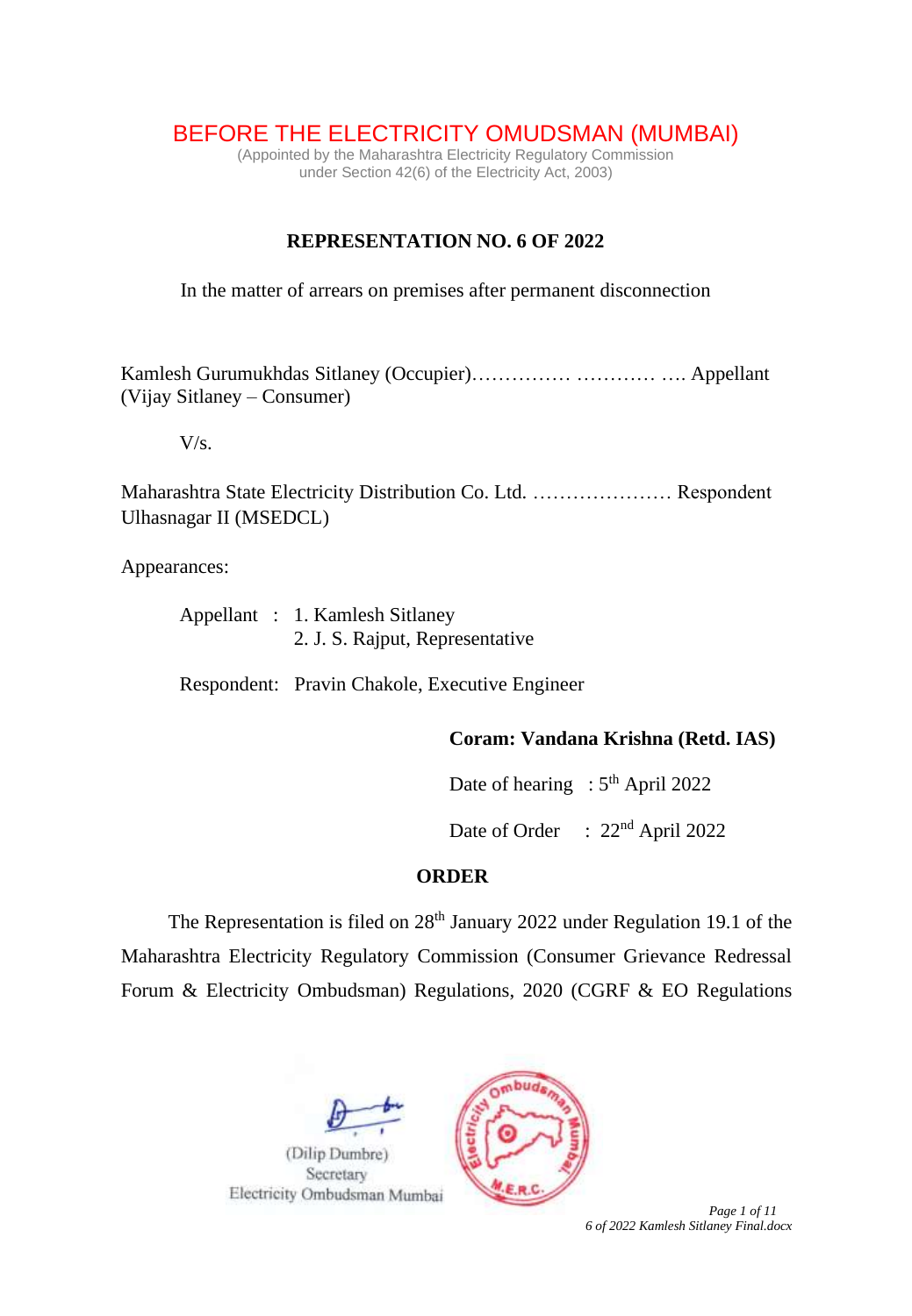2020) against the Order dated  $11<sup>th</sup>$  January 2022 passed by the Consumer Grievance Redressal Forum, MSEDCL, Kalyan Zone (the Forum).

2. The Forum, by its Order dated 11.01.2022 has rejected the grievance application in Case of K/N/210/2206/ of 2021-22.

3. Aggrieved by the order of the Forum, the Appellant filed this representation which is stated in brief as below: -

- (i) The Appellant is owner and occupier of the premises at Plot No.438, Sheet No.14, near Karishma Society, Ulhasnagar-4. The electric connection (Consumer No.021514312360) is from 12.04.1991 for LT Industry with Contract Demand (CD) of 41 KVA and Sanctioned Load (SL) of 50 HP in the name of Vijay Sitlaney.
- (ii) The said connection was permanently disconnected in February 2014 as per Consumer Personal Ledger (CPL) which is kept on record. It clearly indicates that there were no outstanding dues.
- (iii) Thereafter, the Appellant applied online (Application ID 29667181) for 19 HP LT Industrial connection on 11.02.2021, and a firm quotation of Rs.13974/- was generated with Consumer No.021513892303. However, the Respondent denied processing further.
- (iv) According to the Respondent, a site inspection was carried out on 23.02.2018 wherein the meter was lying on the site. Hence, the Respondent claimed Rs.6,16,240/- from the Appellant. However, the Appellant is not responsible for illegal use of the power supply for the period from 01.02.2014 to 23.02.2018. The Respondent did not lodge police case for illegal use as per Section 135 of the Electricity Act, 2003 (the Act). If the connection was PD on record, then why the meter was





 *Page 2 of 11 6 of 2022 Kamlesh Sitlaney Final.docx*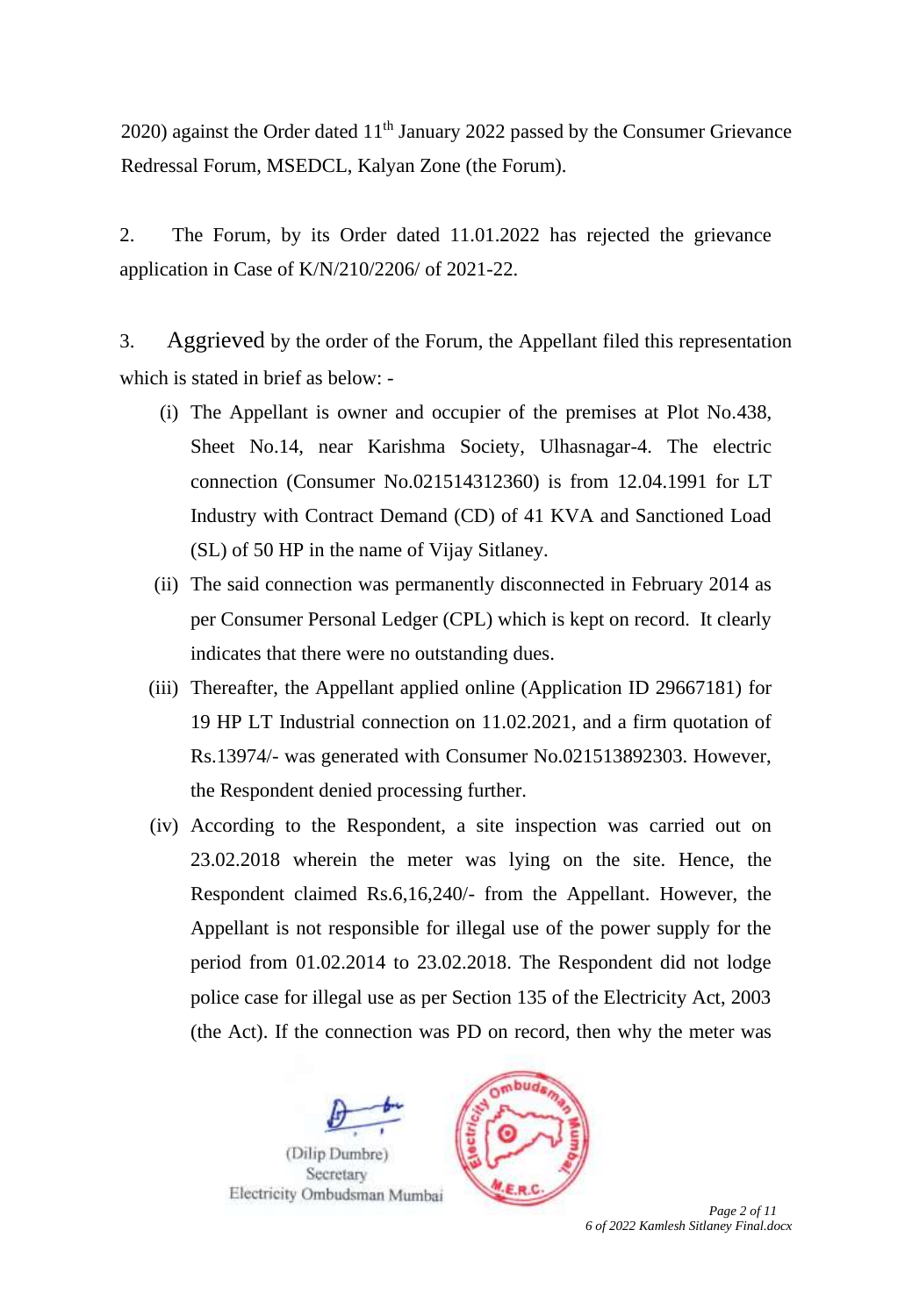kept on site? This is nothing but connivance of the tenant with the Respondent. Hence, the amount be recovered from the concerned officials of the Respondent. The Appellant has nothing to do with the meter on site and its accumulated reading.

- (v) The Appellant referred the order of Bhandup Forum dated 12.06.2018 in Case of Kantilal Maru V/s. MSEDCL. The Forum has directed to pay the arrears only for 6 months as per Regulation 10.5 of Maharashtra Electricity Regulatory Commission (Electricity Supply Code & Other Conditions of Supply) Regulations, 2005 (Supply Code Regulations 2005), and directed to reconnect the supply.
- (vi) Hence, the Appellant prays that the Respondent be directed to release the connection immediately in the name of the Appellant and compensation be given to him as per the SOP Regulations which are in force.

4. The Respondent has filed its reply dated 16.03.2022 which is stated in brief as under:-

- (i) The Appellant has applied for new service connection on 11.02.2021 for Industrial purpose at Plot No.438, Sheet No.14, near Karishma Society, Ulhasnagar- 421 004.
- (ii) Earlier, the Respondent had carried out spot inspection on 23.02.2018 on the same premises where it was observed that the meter (Secure Make 3X100/5A capacity, No.MSE27707, Reading-0241896 KWH) was found connected in the said premises. The MRI of above meter was downloaded and reading parameters found in order. The power supply of the premises was found live. There was non-use of supply at the time of inspection, however, there was progressive reading on the meter. Hence, it was necessary to issue the bill as per actual reading on the site.





 *Page 3 of 11 6 of 2022 Kamlesh Sitlaney Final.docx*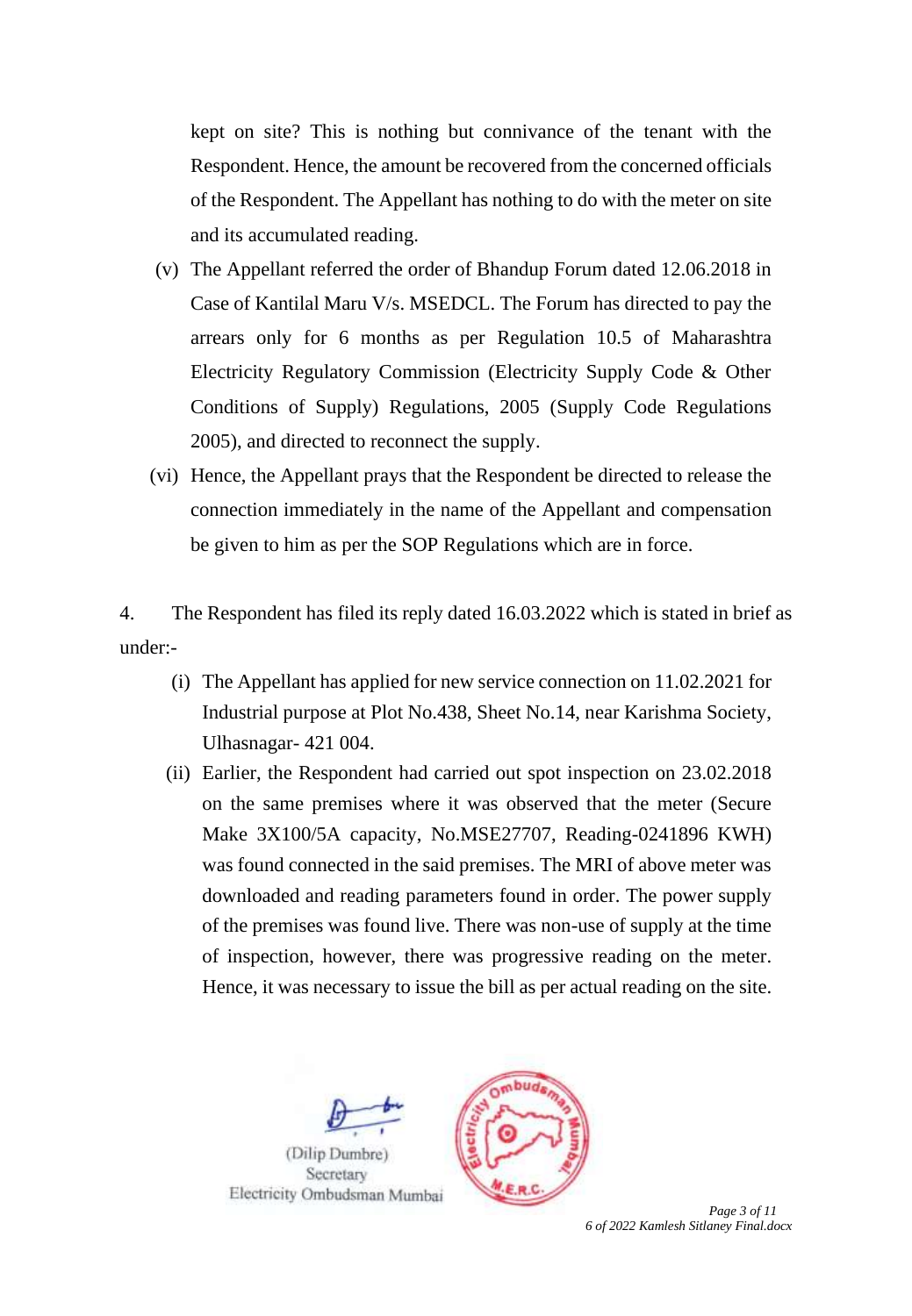- (iii) After proper scrutiny of office record, it was observed that, the electric connection of the said premises was in the name of Vijay Sitlaney, who was LT Industrial Consumer (No.021514312360) from12.04.1991 having SL of 50 HP and CD of 41 KVA. This Consumer No. 021514312360 was shown as permanently disconnected on record as per CPL from 01.02.2014, however, the meter was live on site. The meter reading as per CPL was 182718 KWH on 01.02.2014 and the meter reading during inspection on 23.02.2018 was 241896 KWH. Hence, a Provisional Bill of Rs.6,16,240/- for 59178 (241896-182718) units was issued to the Appellant on 20.03.2018. Subsequently, this bill was revised to Rs.7,29,980/-. This means that there are outstanding PD arrears of Rs.7,29,980/- on the same premises in the name of Shri. Vijay J. Sitlaney. The Respondent requested the Appellant to pay the outstanding arrears on the premises, however, the Appellant did not pay.
- (iv) Failure in payment of arrears, the Appellant's application for new connection in the same premises is rejected as per Regulation 12.5 of the Maharashtra Electricity Regulatory Commission (Electricity Supply Code and Standards of Performance of Distribution Licensees including Power Quality) Regulations, 2021 (Supply Code & SOP Regulations 2021). In view of this, the Appellant being the owner / occupier of the said premises is liable to pay the outstanding electricity dues.
- (v) The Respondent further submitted that, if the Appellant pays the outstanding PD dues in one stroke as applicable in 'Vilasrao Deshmukh PD Amnesty Scheme', then 100% Interest and DPC will be waived off, and 10% discount will be given on the principal amount.
- (vi) Hence, the Respondent prays that the Appellant be directed to pay the outstanding PD Arrears under '*Vilasrao Deshmukh PD Amnesty Scheme*'.





 *Page 4 of 11 6 of 2022 Kamlesh Sitlaney Final.docx*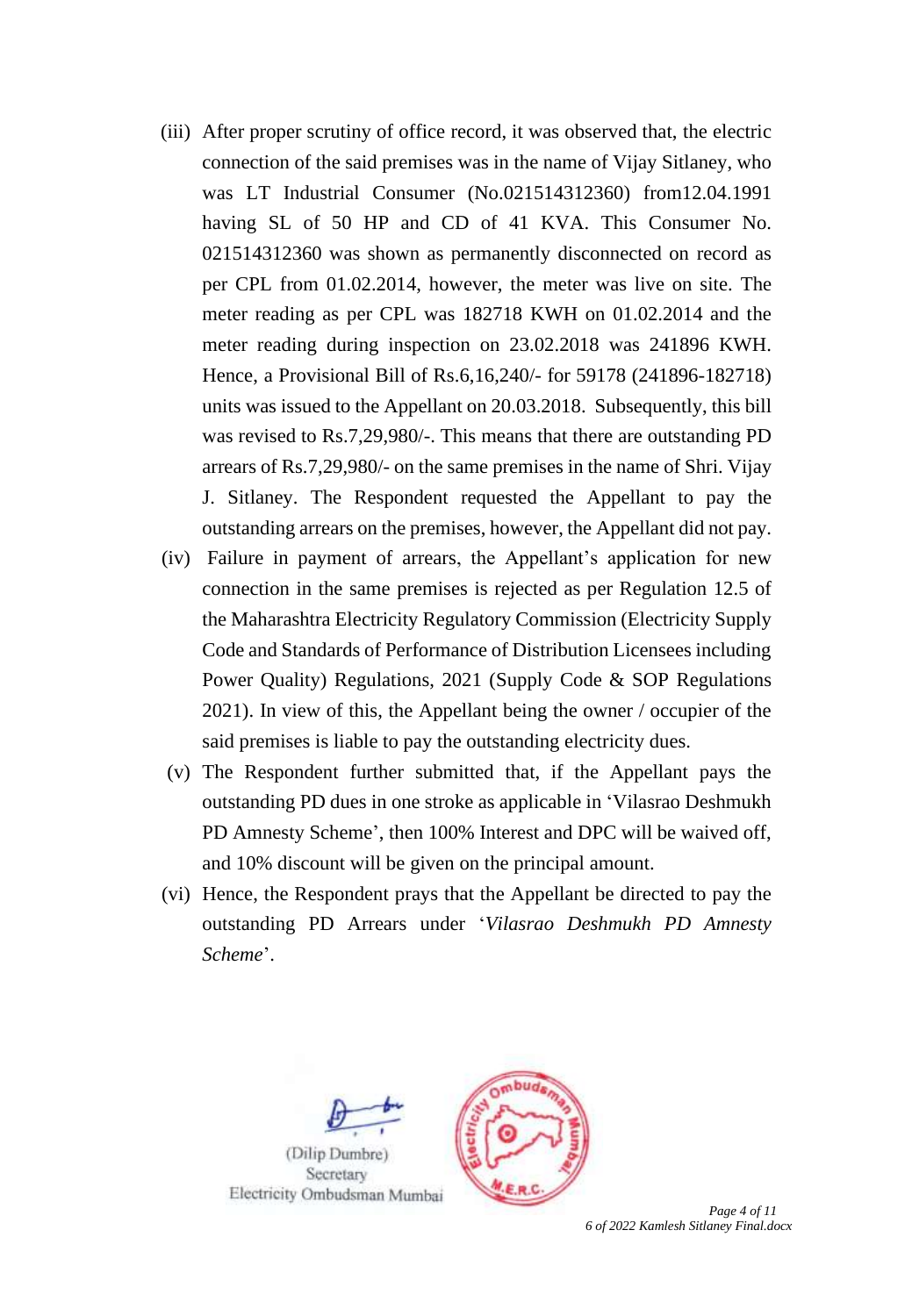5. The hearing was held on 05.04.2022. The Appellant and his representative were physically present whereas the Respondent attended the hearing through video conferencing. The Appellant argued in line with his written submission. The Appellant stated that he is owner and occupier of the premises at Plot No.438, Sheet No.14, near Karishma Society, Ulhasnagar-4. The electric connection (Consumer No.021514312360) for LT Industry, which is in the name of Appellant's brother, Vijay Sitlaney was permanently disconnected on 01.02.2014 as per CPL. The arrears amounting to Rs.30,320/- was paid by cheque. No outstanding arrears were there at the time of disconnection. Thereafter, the Appellant applied online (Application ID 29667181) for 19 HP LT Industrial connection on 11.02.2021, and a firm quotation of Rs.13974/- was generated with Consumer No.021513892303. However, the Respondent denied processing further. According to the Respondent, a site inspection was carried out on 23.02.2018 wherein the meter was lying on the site and was in use. Hence, the Respondent claimed supplementary bill of Rs.6,16,240/- from the Appellant. The Appellant has nothing to do with the meter on site and its accumulated reading.

6. The Appellant further argued that the electricity connection was in the name of Vijay Sitlaney who is the brother of the Appellant. The Appellant explained that their father had distributed his various properties amongst his sons, and the said premises came to the Appellant. The Appellant claimed that though the connection was not in the name of his tenant, the actual physical bill was being received by his tenant in the premises, and that the Appellant was not aware of the actual amount of bills. The Appellant argued that he was asking the tenant for electricity bills, however, the tenant did not show him the electricity bills.





Page 5 of 11 *6 of 2022 Kamlesh Sitlaney Final.docx*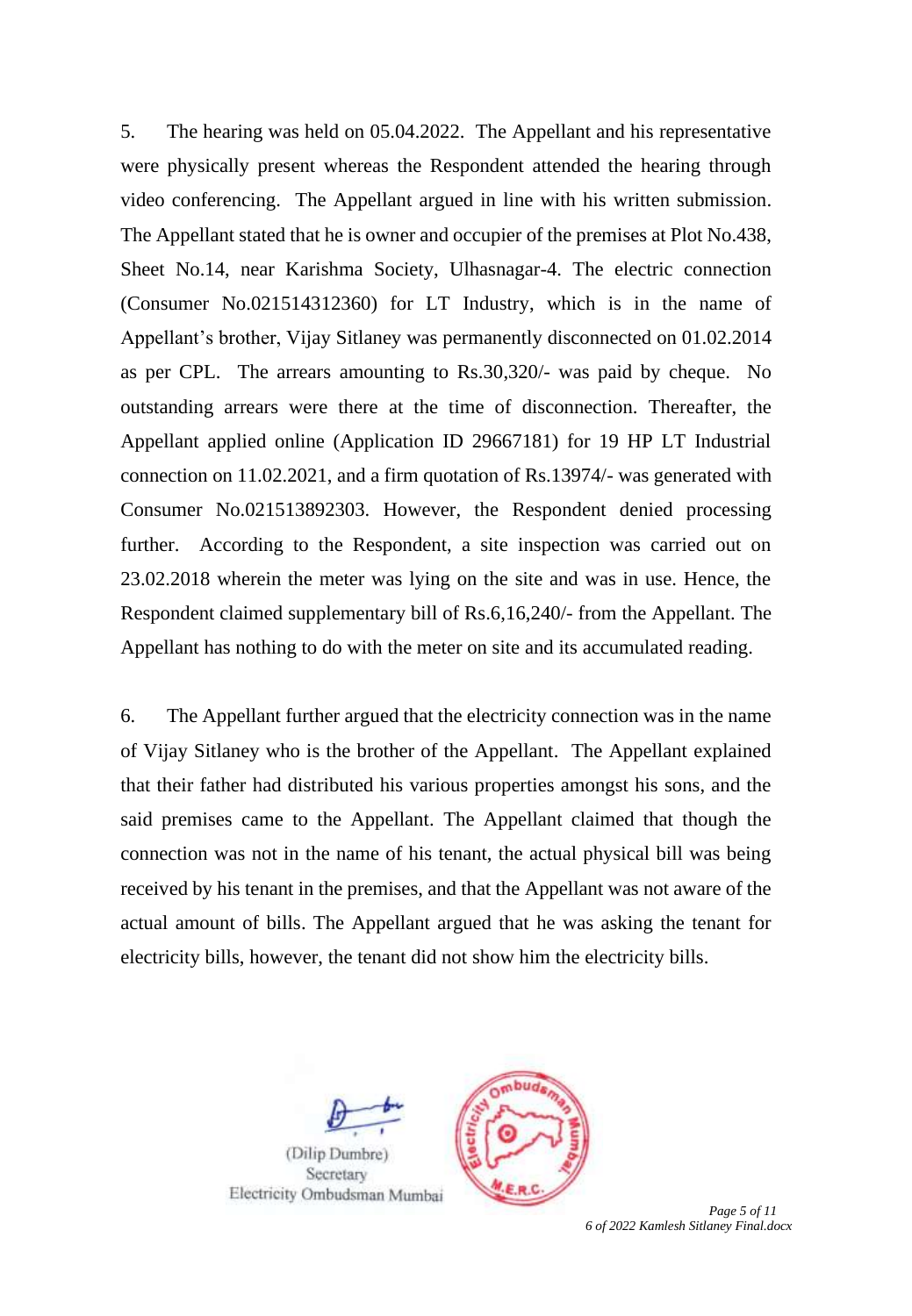7. The Appellant also stated that in the year 2018, his tenant vacated the premises along with most of his machinery, leaving only the scrap machinery behind. At that time, for almost 3 days continuously, the Appellant was asking for the electricity bills, but the tenant did not give him. Thereafter, the Appellant went to the office of the Respondent and at that time, he got to know that the connection status was PD for the last 4 years. The Appellant raised doubt of manipulation between his tenant and one of the officers of the Respondent namely Shailendra Gajbe. In other words, the Appellant alleged that even though actual electricity consumption was going on from 2014 to 2018, and the unit was functioning, the Respondent and the Appellant's tenant manipulated the records by showing the connection as PD, so that the tenant did not have to pay any electricity bills. The Appellant says that he is not responsible for illegal use of the power supply by his tenant for the period from 01.02.2014 to 23.02.2018. If the connection was PD on record, then why the meter was kept on site? This is nothing but connivance of the tenant with the Respondent. Hence, the amount be recovered from the concerned officials of the Respondent.

8. The Respondent argued in line with its written submission that the connection was made PD in the year 2014 due to arrears not being paid. However, the meter could not be removed or checked because it was under lock and key inside the premises and not accessible to the Respondent. The Respondent had carried out spot inspection on 23.02.2018 on the same premises where it was observed that the meter was found connected in the said premises. The MRI of above meter was downloaded and reading parameters found in order. The power supply of the premises was found live. Hence, a Provisional Bill of Rs.6,16,240/ for 59178 (241896-182718) units was issued to the Appellant on 20.03.2018. Subsequently, this bill was revised to Rs.7,29,980/-. Because of failure in payment of arrears, the Appellant's application for new connection in the same premises is





 *Page 6 of 11 6 of 2022 Kamlesh Sitlaney Final.docx*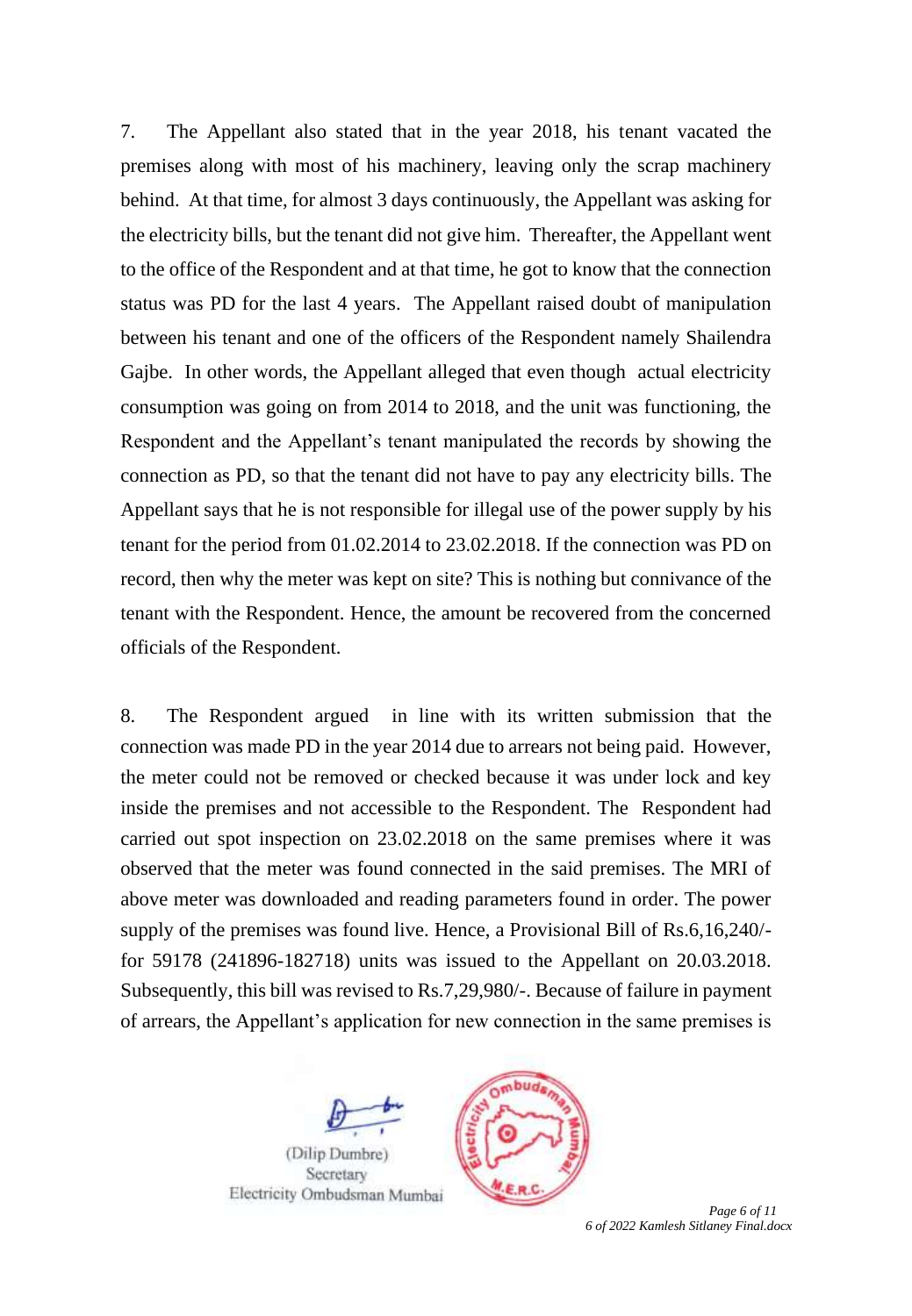rejected as per Regulation 12.5 of the Supply Code & SOP Regulations 2021.In view of above, the Appellant, being the owner / occupier of the said premises, is liable to pay the outstanding electricity dues.

9. The Respondent also raised the issue of authorisation of consumer Vijay Sitlaney and whether the Appellant is authorised by the consumer, Vijay Sitlaney for filing this representation. The actual connection is in the name of Vijay Sitlaney but the Appellant is Kamlesh Sitlaney, so his status is not clear.

10. During hearing, the Respondent was directed as follows:

- To submit comments on the agreement between the Appellant and his tenant, and letter dated 20.07.2018 from the Respondent to the Appellant's tenant requesting to pay the amount of Rs.6,16,240/-.
- To give reply on the doubt of the Appellant regarding the alleged collusion between the tenant and the concerned officer of the Respondent.
- CPL of 2013 and 2014 be given for verification of consumption pattern.

11. The Appellant was also directed to share the videos of 2018, recording the site visit and meter reading.

12. The Respondent vide its letter dated 13.04.2022 has submitted the information as per direction. The Leave & Licence Agreement was made on 01.01.2010 between Appellant and his tenant, M/s.Jai Fashions through its Proprietor Shri. Rohit Ashok Gupta for the period of February 2010 to January 2013, and the same was extended for the period of February 2013 to January 2016. These agreements were not registered as per Rent Act but, it was just a notarized agreement, and it has least value in Court of Law. However, the electrical connection was in the name of Shri. Vijay G. Sitlaney for the said property and not in the name of the Appellant.





 *Page 7 of 11 6 of 2022 Kamlesh Sitlaney Final.docx*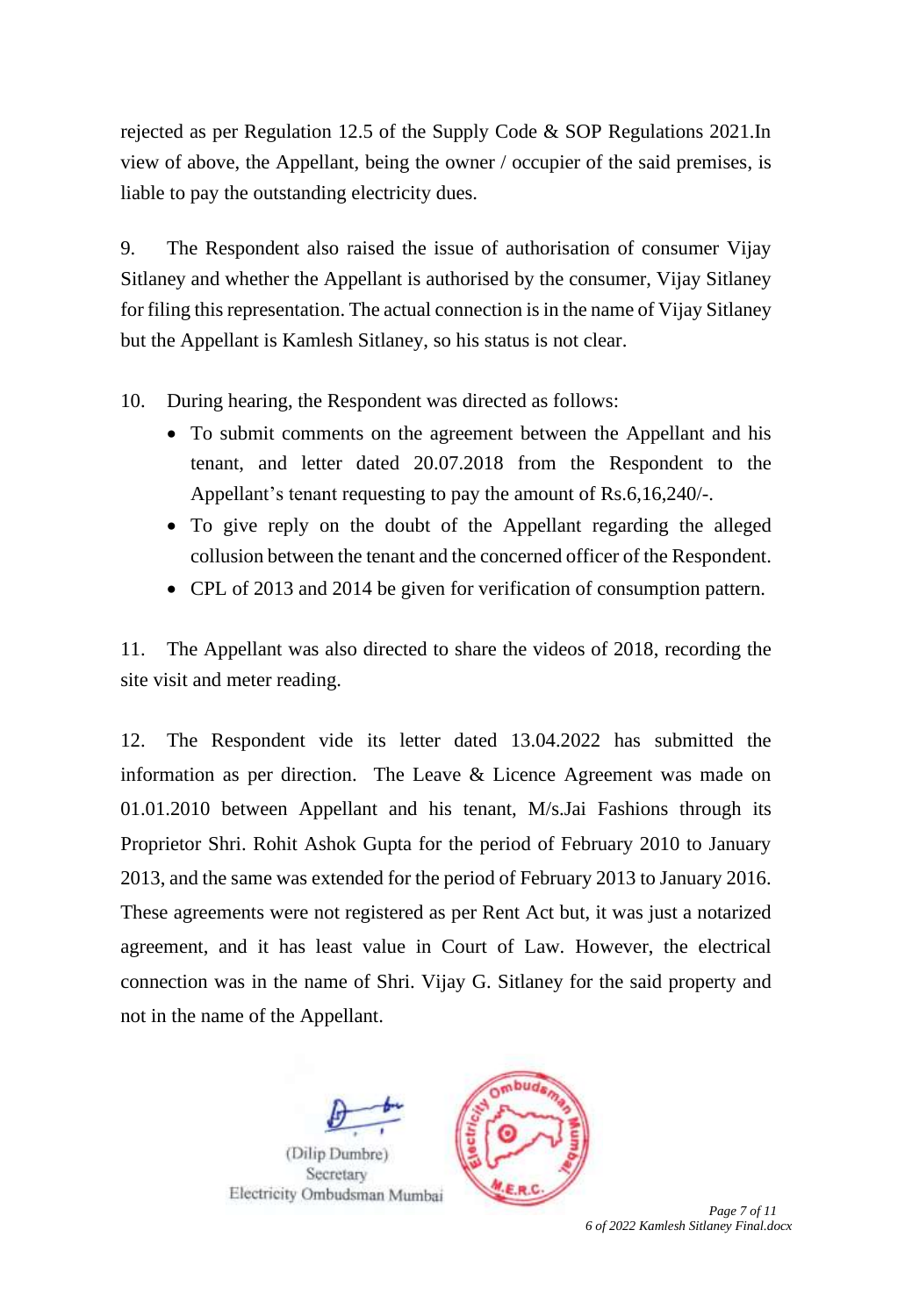13. The Respondent issued a letter dated 20.07.2018 to Shri. Rohit Ashok Gupta, Tenant of the Appellant. It is to state that the Appellant approached the Respondent after receiving the supplementary bill of Rs.6,16,240/- and requested to issue letter to tenant Shri. Rohit Ashok Gupta to help for recovery of outstanding PD bill from the tenant. That is why the letter was issued to tenant by Add. Executive Engineer of the Respondent on 20.07.2018 for recovery of arrears, enclosing legitimate copy to original consumer Shri. Vijay G. Sitlaney. Regarding alleged collusion between the tenant and the concerned officer of the Respondent, there is no documentary evidence available. The CPL for the year 2013 and 2014 is kept on record.

14. The Appellant has also sent recorded video of 2018; however, the videos could not be opened due to some technical reason.

## **Analysis and Ruling**

15. Heard the parties and perused the documents on record. The Appellant is occupier of the premises at Plot No.438, Sheet No.14, near Karishma Society, Ulhasnagar-4. The electric connection having Consumer No.021514312360 was in the name of his brother Vijay Sitlaney from 12.04.1991 with SL of 50 HP. The Appellant contended that this property is allotted by his father to him though the connection was in his brother's name. The Appellant entered into a Leave & Licence Agreement with his tenant, Shri. Rohit Ashok Gupta, Jai Fashions, for the period of February 2010 to January 2013 and further for the period of February 2013 to January 2016. These agreements were not registered as per the Maharashtra Rent Control Act however, it was notarized of Rs.100/- Stamp Paper. It is also seen that this agreement was not extended beyond January 2016, even





 *Page 8 of 11 6 of 2022 Kamlesh Sitlaney Final.docx*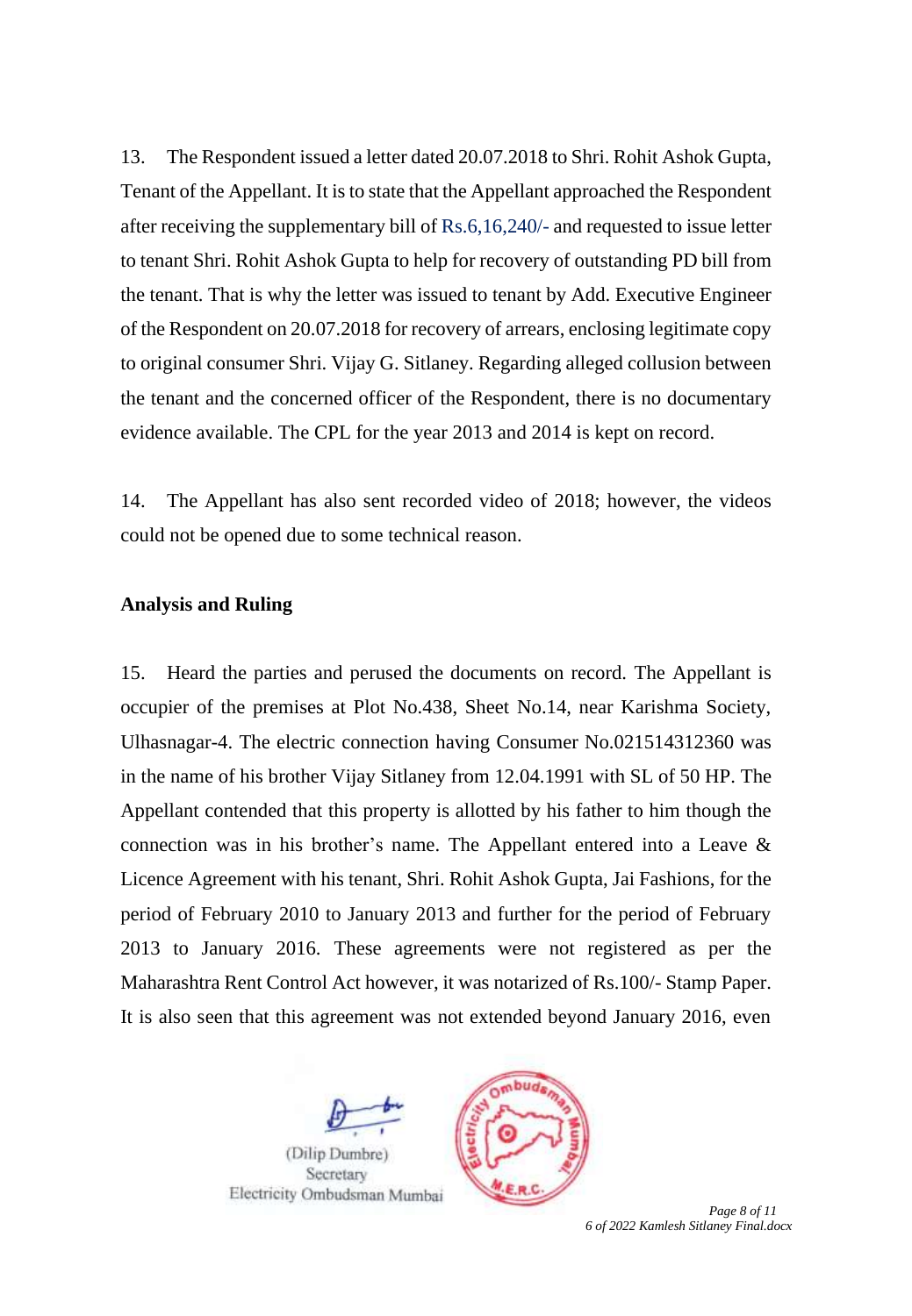though the tenant allegedly continued to use the premises till February 2018. Thus, there is no written agreement as to who will pay the electricity bills after January 2016, and it can be argued that legally, by default, the bills would have to be paid by the owner / occupier, in the absence of tenancy agreement.

16. The Respondent had carried out spot inspection of the premises on 23.02.2018. The power supply of the Appellant was live and the meter (Secure Make No.MSE27707)) was found connected. The Progressive Reading was found meter as 0241896 KWH. The MRI of the meter was downloaded. Hence, the Respondent has issued a Provisional Bill of Rs.6,16,240/- for 59178 (241896- 182718) units on 20.03.2018. Subsequently, this bill was finally revised to Rs.7,29,980/-. There are outstanding PD arrears of Rs.7.29,980/-.

17. The fact is that as an occupier, the Appellant is expected to receive electricity bills either physically or digitally. The connection is not in the name of the tenant. There is no need for the Appellant to depend on his tenant to show the bills when he, himself, can easily view the bills digitally. It is the Appellant's responsibility to keep track of the bills, being the occupier. He cannot argue that he was not aware of the bills, and the tenant was misguiding him about the bills for four years. If the electricity was disconnected for four years and no electricity bills were being issued to the Appellant, it is not understood how the Appellant was not aware of the facts and did not keep track of this fact. During the arguments, the Appellant mentioned that the tenant misguided him by saying that he has been paying electricity bills regularly, thus, the Appellant says that he was unaware about the PD status. This seems to be a total failure on the part of the Appellant to keep track of the electricity bills which are supposed to come in his name or in the name of his brother. Online facility is available to obtain the bills digitally. It is not clear





Page 9 of 11 *6 of 2022 Kamlesh Sitlaney Final.docx*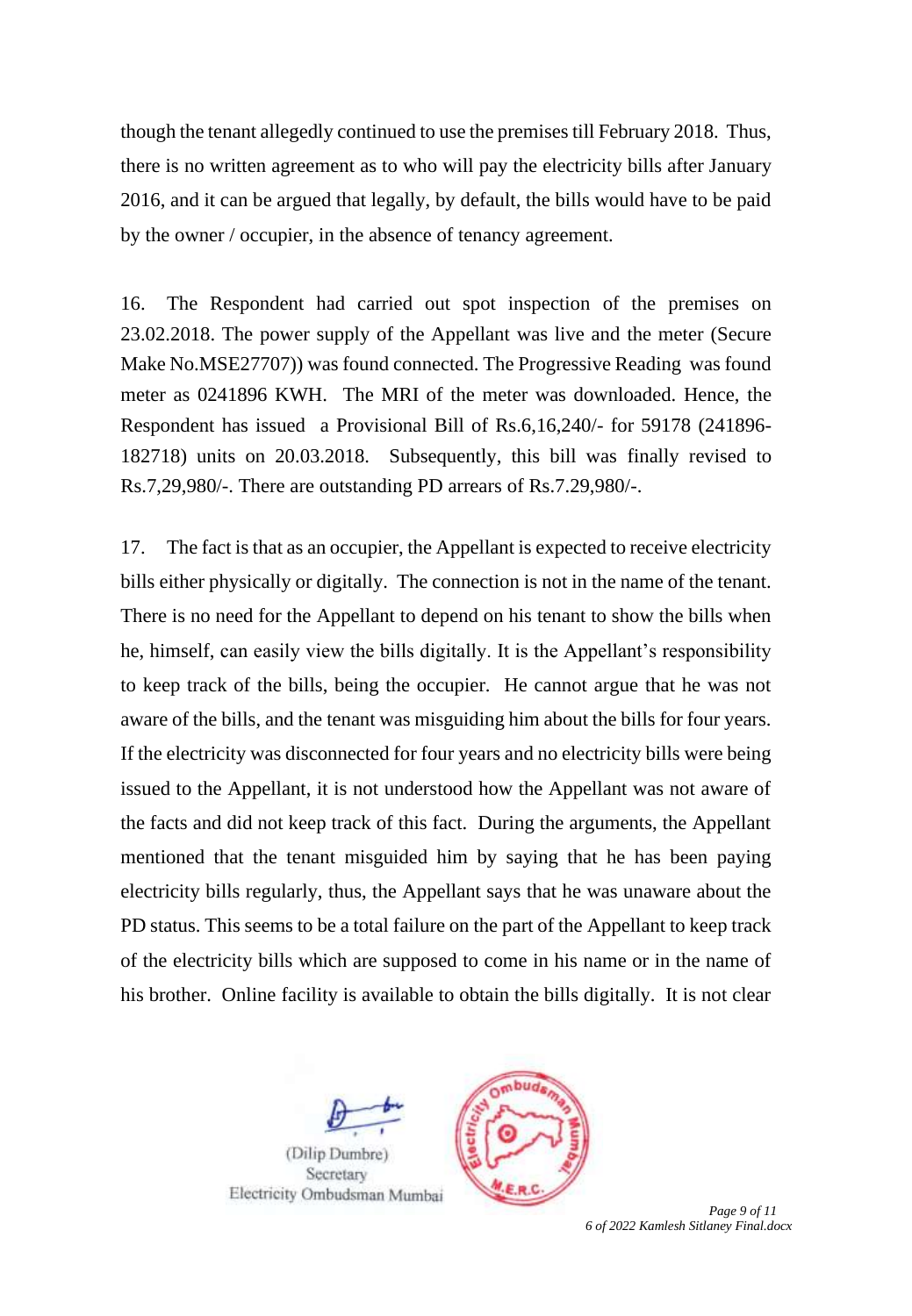why the Appellant did not avail this basic facility for four years and kept on believing the tenant that he is paying the electricity bills.

18. Due to failure in payment of arrears, the Appellant's application for new connection in the same premises is rejected by the Respondent as per Regulation 12.5 of the Supply Code & SOP Regulations 2021 which is quoted as below: -

> *"12.5 Any charge for electricity or any sum other than a charge for electricity due to the Distribution Licensee which remains unpaid by a deceased Consumer or the erstwhile owner / occupier of any premises, as a case may be, shall be a charge on the premises transmitted to the legal representatives / successors-in-law or transferred to the new owner / occupier of the premises, as the case may be, and the same shall be recoverable by the Distribution Licensee as due from such legal representatives or successors-in-law or new owner / occupier of the premises, as the case may be." …….. Emphasis added.*

19. It was the responsibility of the Appellant to approach the Respondent when he was not receiving any bill for the period from the year 2014 to 2018, but he claims that he blindly believed the tenant that the tenant was paying the bills regularly. The Appellant was mum and did not take any initiative to take duplicate bills or otherwise enquire with the Respondent about the status of the connection.

20. In view of the apparent collusion between the tenant, Shri. Rohit Ashok Gupta, Jai Fashions and the Respondent's officer, Shri Shailendra Gajbe, the Respondent is directed to conduct an internal inquiry against the concerned officer to determine whether there was, in fact, such a collusion to falsely show the PD status of the connection so that the payment of the electricity bills could be avoided for four years. At the same time, if indeed, there was such a collusion, then it is a case of cheating by the tenant, Shri. Rohit Ashok Gupta, Jai Fashions to avoid payment of due electricity charges and to deliberately pass on the burden of payment to the landlord, Kamlesh Sitlaney. In such a situation, the Appellant is free to file civil / criminal suit against the tenant in the appropriate Court of Law





Page 10 of 11 *6 of 2022 Kamlesh Sitlaney Final.docx*